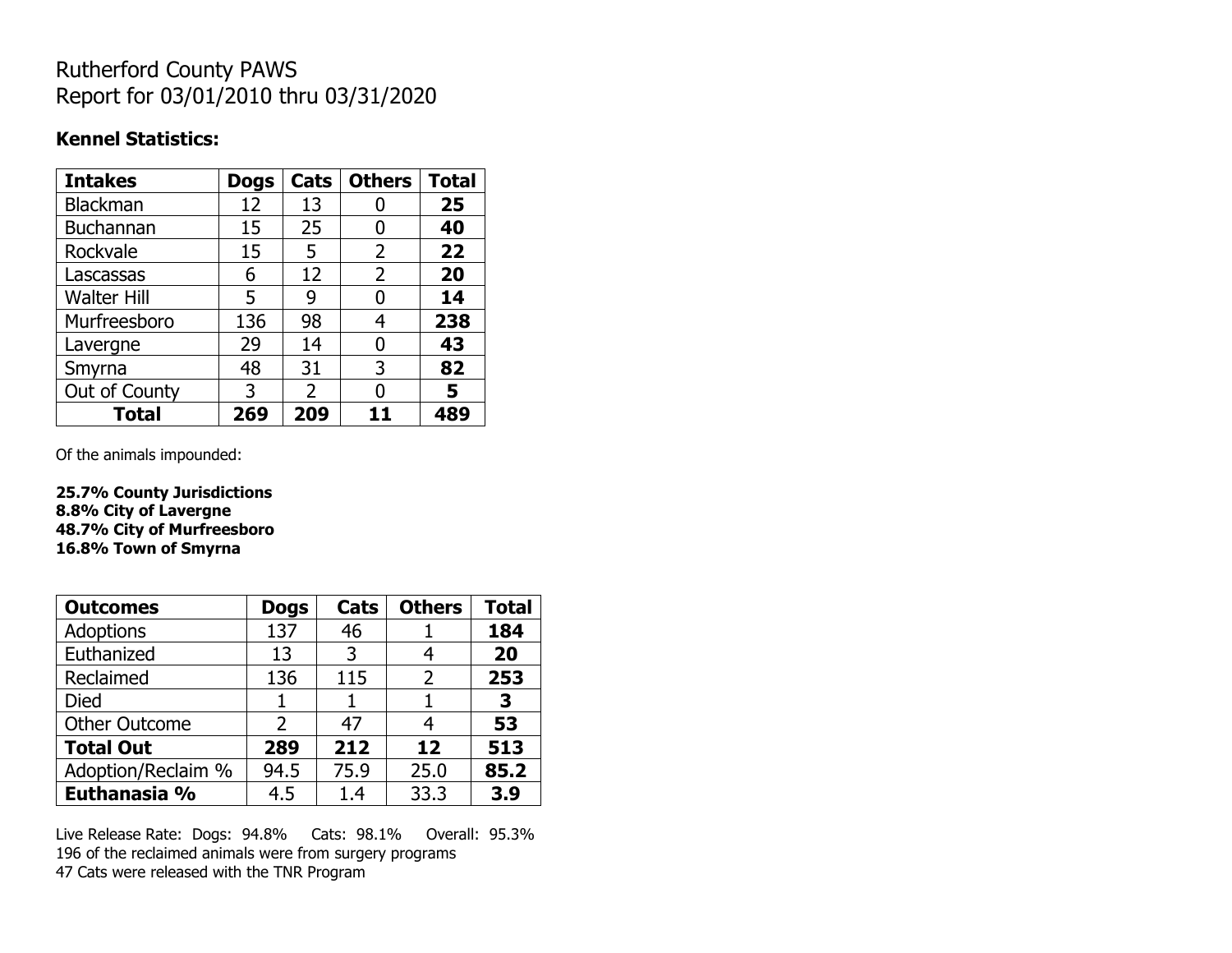Animals left in shelter on 03/31/2020: 32

2292 People visited the shelter looking for a lost /new pet.

1796 Logged calls/voice mails for the month.

### **Activity Report by Jurisdiction:**

| Zones        | <b>Calls Received</b> | Calls Completed |
|--------------|-----------------------|-----------------|
| Blackman     | 140                   | 147             |
| Buchannan    | 138                   | 143             |
| Lavergne     | 216                   | 221             |
| Lascassas    | 140                   | 143             |
| Murfreesboro | 547                   | 571             |
| Rockvale     | 106                   | 107             |
| Smyrna       | 126                   | 130             |
| Walter Hill  | 51                    | 53              |
| Out of Area  | 25                    | 26              |
| <b>Total</b> | 1489                  | 1541            |

40.4% County Jurisdictions 14.5% City of Lavergne 36.7% City of Murfreesboro 8.4% Town of Smyrna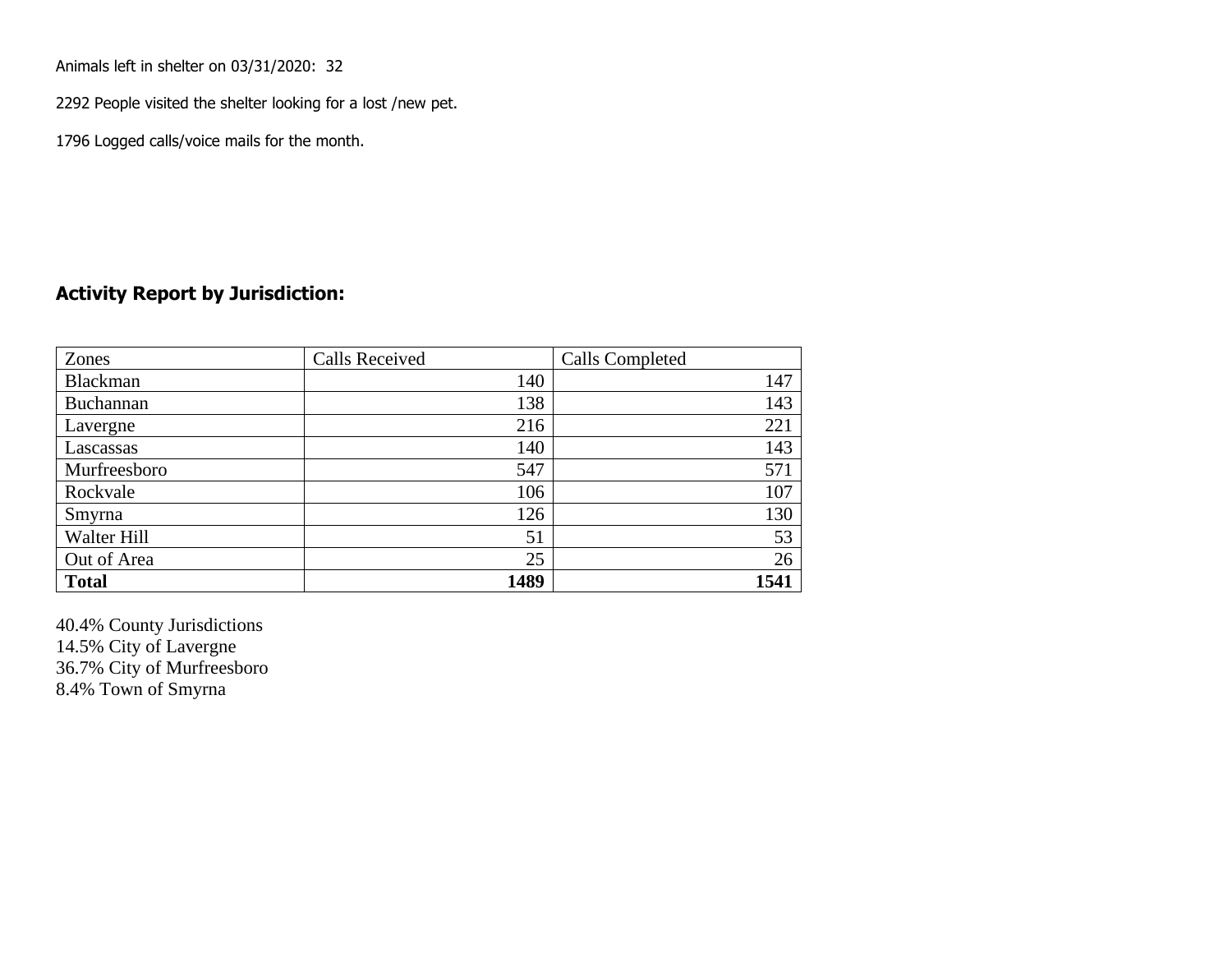# **Mileage:**

| <b>Officer</b> | <b>Miles</b> |
|----------------|--------------|
| 419            | 1032         |
| 422            | 1022         |
| 423            | 303          |
| 424            | 1445         |
| 425            | 743          |
| 426            | 1050         |
| 427            | 1327         |
| 428            | 1127         |
| 429            | 282          |
| 430            | 914          |
| 431            | 120          |
| 437            | 1365         |
|                |              |
|                |              |
|                |              |
|                |              |
|                |              |
| <b>Total</b>   | 10730        |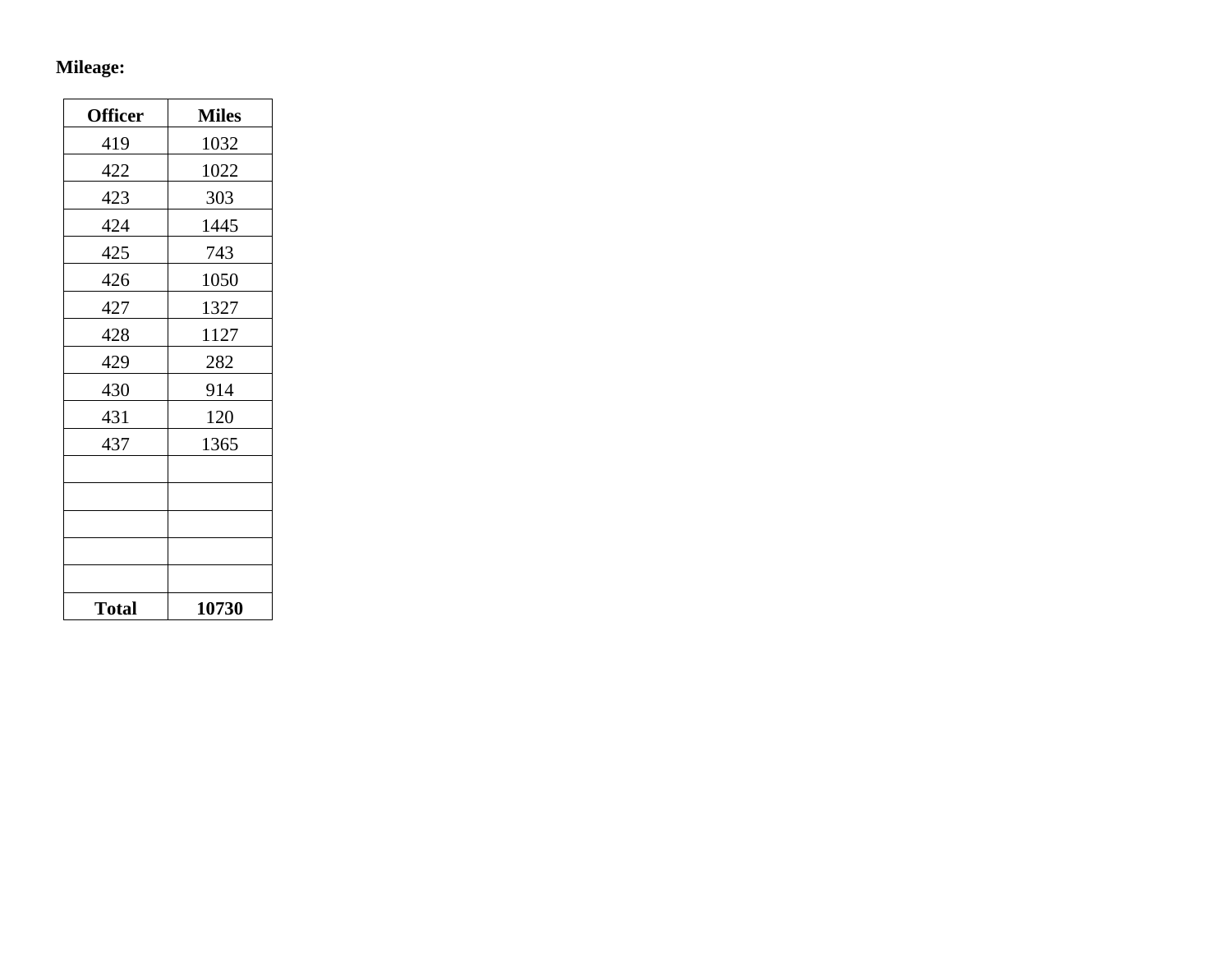## Fiscal Year-to-Date Report 07/01/2019 thru 03/31/2020

### **Kennel Statistics:**

| <b>Intakes</b>     | <b>Dogs</b> | Cats | <b>Others</b> | <b>Total</b> |
|--------------------|-------------|------|---------------|--------------|
| <b>Blackman</b>    | 110         | 133  | 3             | 246          |
| <b>Buchannan</b>   | 135         | 133  | 3             | 271          |
| Rockvale           | 132         | 148  | 8             | 288          |
| Lascassas          | 78          | 77   | 5             | 160          |
| <b>Walter Hill</b> | 44          | 102  | 2             | 148          |
| Murfreesboro       | 1353        | 1239 | 97            | 2689         |
| Lavergne           | 234         | 265  | 8             | 507          |
| Smyrna             | 335         | 454  | 27            | 816          |
| Out of County      | 36          | 28   | 1             | 65           |
| <b>Total</b>       | 2457        | 2579 | 154           | 5190         |

Of the animals impounded since July 01:

**22.7% County Jurisdictions 9.8% City of Lavergne 51.8% City of Murfreesboro**

**15.7% Town of Smyrna**

| <b>Outcomes</b>      | <b>Dogs</b> | Cats | <b>Others</b> | <b>Total</b> |
|----------------------|-------------|------|---------------|--------------|
| Adoptions            | 1174        | 1103 | 37            | 2314         |
| Euthanized           | 127         | 137  | 40            | 304          |
| Reclaimed            | 1133        | 851  | 12            | 1996         |
| <b>Died</b>          | 10          | 54   | 10            | 74           |
| <b>Other Outcome</b> | 45          | 504  | 57            | 606          |
| <b>Total Out</b>     | 2489        | 2649 | 156           | 5294         |
| Adoption/Reclaim %   | 92.7        | 73.8 | 31.4          | 81.4         |
| Euthanasia %         | 5.1         | 5.2  | 25.6          | 5.7          |

Live Release Rate: 91.7%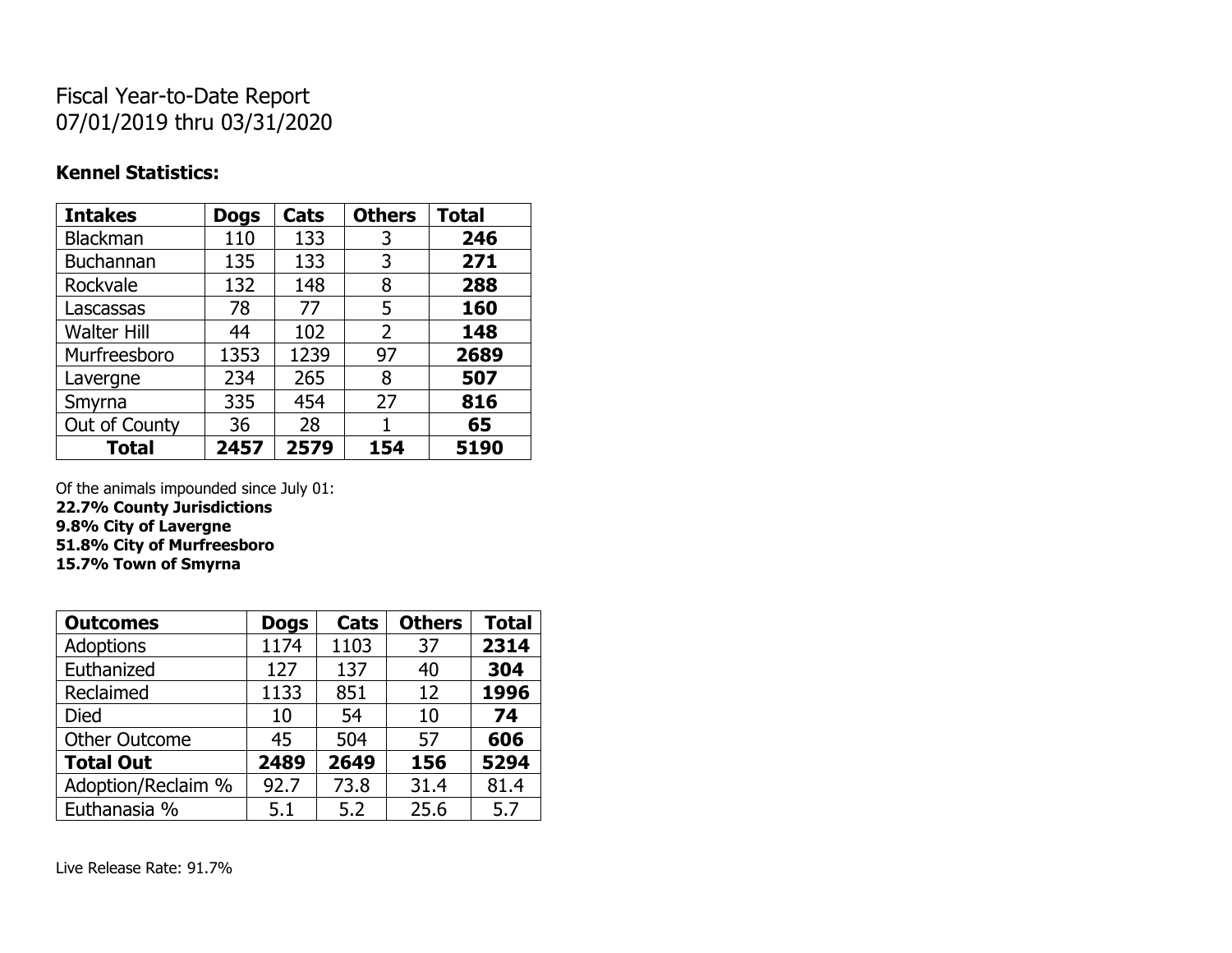23422 People have visited the shelter since July 01, 2018 looking for a lost /new pet.

18980 Logged calls/voice mails since July 01, 2018.

### **Activity Report by Jurisdiction:**

| Zones           | <b>Calls Received</b> | Calls Completed |
|-----------------|-----------------------|-----------------|
| <b>Blackman</b> | 1677                  | 1690            |
| Buchannan       | 1230                  | 1244            |
| Lavergne        | 2234                  | 2265            |
| Lascassas       | 1149                  | 1161            |
| Murfreesboro    | 5931                  | 5995            |
| Rockvale        | 1098                  | 1110            |
| Smyrna          | 1742                  | 1760            |
| Walter Hill     | 790                   | 794             |
| Out of Area     | 272                   | 272             |
| <b>Total</b>    | 16123                 | 16291           |

38.6% County Jurisdictions 13.8% City of Lavergne 36.8% City of Murfreesboro 10.8% Town of Smyrna